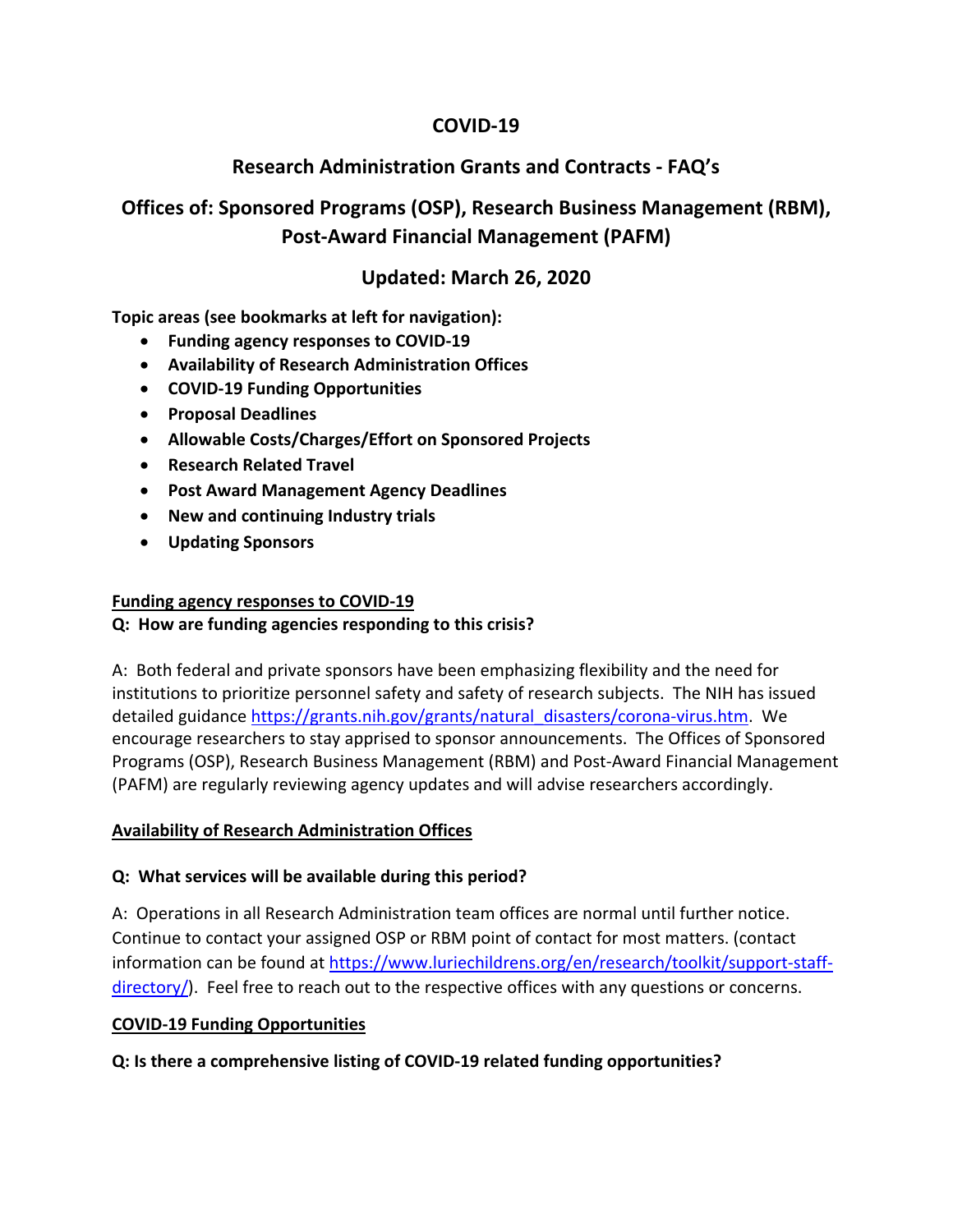A: Yes. OSP encourages investigators to review and consider COVID‐19 related opportunities posted through NUCATS (https://www.nucats.northwestern.edu/funding/covid19.html).

#### **Proposal Deadlines**

## **Q: Do COVID‐19 restrictions limit my ability to submit an application for a new grant opportunity or participate in an application as a subawardee at this time?**

A: For direct grant applications, the Office of Sponsored Programs and the Research Administration team offices remain open and OSP is tracking all PI proposal deadlines for timely submission. For direct grant applications, please contact OSP staff who will confirm in writing any change in posted sponsor deadlines. For consortia applications, OSP will confirm application expectations with the administrative contact at partner institutions. PIs supported by Research Administrative Coordinators or Research Grant Specialists should confirm proposal plans with their RAC/RGS, who will then coordinate with OSP.

## **Q: May I request an extension to a grant submission deadline? Updated 3/26/20**

A: NIH has issued COVID-19 guidance (https://grants.nih.gov/grants/natural\_disasters/coronavirus.htm) which includes allowance for late proposal submissions. These communications must be based on the institution's ability to submit the proposal. As Lurie Children's and Manne Research Institute remain open, it is important to coordinate with OSP any request for a late submission.

#### **NIH's notice of March 26, 2020** (https://grants.nih.gov/grants/guide/notice‐files/NOT‐OD‐20‐

091.html) allows for late proposal submission, through May 1, for applications due between March 9 and May 1, 2020. **OSP advises** that investigators carefully consider the review implications in this notice. When submitting a late application, NIH cannot guarantee a timely review. A late review will result in a late project start. Investigators are strongly encouraged to consider this risk when considering a late submission.

Many other sponsors are extending application deadlines currently. Please work with your OSP point of contact to clarify sponsor deadline expectations in writing (contact information can be found at https://www.luriechildrens.org/en/research/toolkit/support‐staff‐directory/)

#### **Allowable Costs/Charges/Effort on Sponsored Projects**

## **Q: Can a recipient continue to pay personnel costs under awards in the event of an emergency?**

A: Since our students and staff will continue to perform research both off and on campus, PIs should continue charging salaries to grants as normal. More information about costs charged to sponsored projects will be distributed in follow up communications. Our research administration offices are prepared to offer their full support remotely to help you navigate these challenges.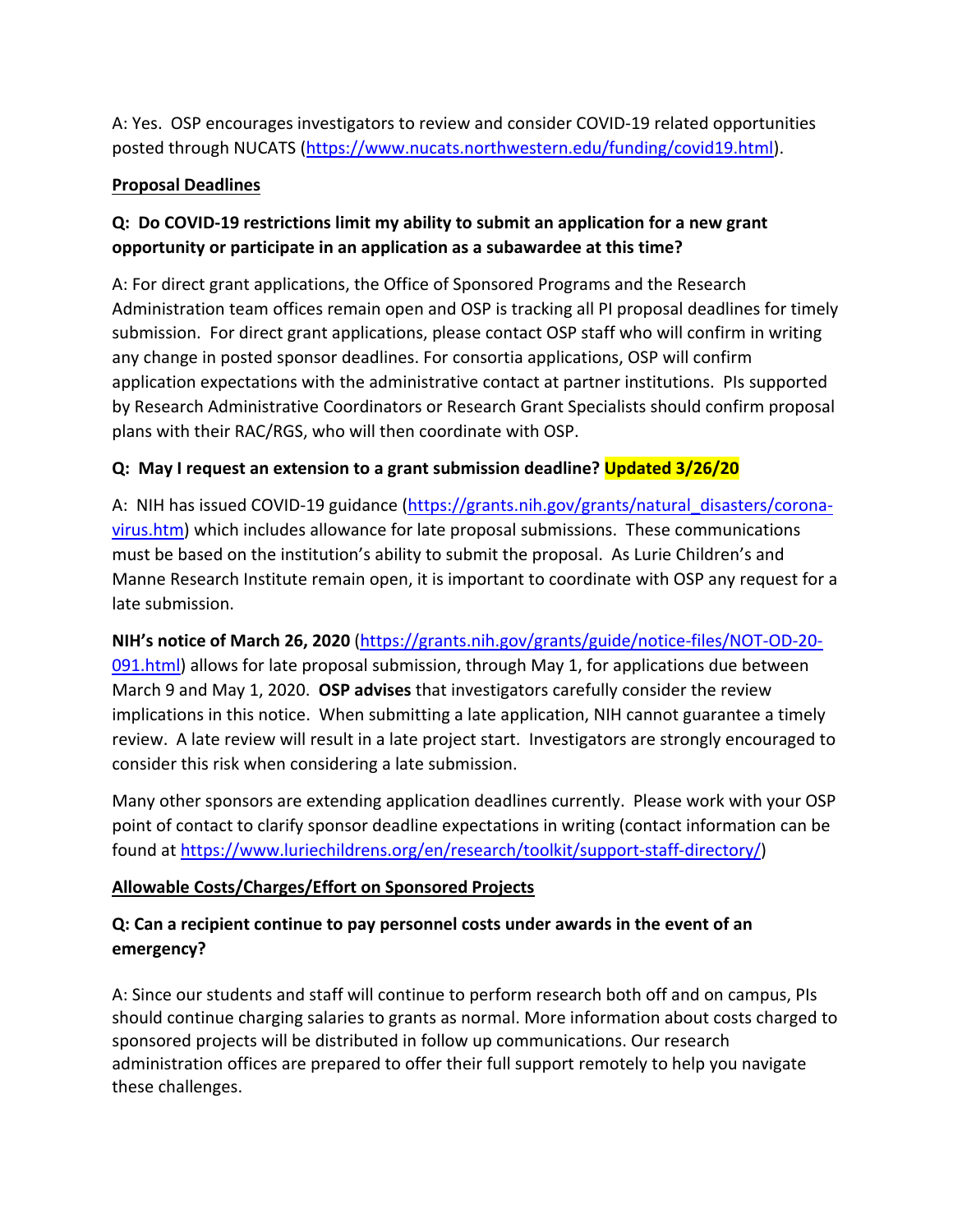#### **Q. What if I have already been approved for remote work?**

A. If you have been approved for remote work, you can and should continue to work remotely. All remote work approvals are now approved up to April 10th. As we have stated in the past, remote work is at the discretion of your manager. If you are needed to return to work sooner or if your job duties can no longer be performed remotely, your direct manager will inform you of such.

## **Q: I'm a PI working remotely from home, under self‐quarantine. Can my effort still be charged to the grant?**

A: In general, yes, provided you remain engaged in your project. Current NIH prior approval requirements regarding disengagement and effort reductions remain in effect.

## **Q: My study may be impacted by the pause, which could lead to delays in completing my study and spending the funds by the end of the project period. What should I do?**

A:Most federal sponsors, including NIH, allow for a one‐time no cost extension for 12 months at the end of the project. Please discuss your specific project with your OSP point of contact who will provide guidance on the options available to you.

#### **Research Related Travel**

## **Q: I was planning to travel to a conference for my research work supported by a grant, but the conference was cancelled due to precautions regarding COVID‐19. May I still charge the travel‐related costs to the grant?**

A: To date, there is no federal guidance relating to charges to awards for non‐refundable travel, conferences, and related expenses due to the coronavirus. Please continue to follow the Medical Center Travel Expense Policy. Specific guidance is listed below.

## **Effective March 11, Lurie implemented a temporary foreign and domestic business‐related travel ban for all faculty and staff, and suspension of external events or conferences in all Lurie Children's facilities through April 15th or sooner, if conditions warrant.**

Please contact the Accounts Payable Department regarding changes to your business travel plans. We are aware that many organizations have cancelled or are contemplating cancelling upcoming meetings and conferences due to the ongoing travel concerns. The Medical Center has elected to reimburse fees incurred due to these unforeseen business travel changes and/or cancellations.

For business travel arrangements made through our travel partner, Uniglobe Travel Designers, please contact them directly to process any changes and/or cancellations needed. Uniglobe works with the major airlines including United, Delta, and American Airlines to waive change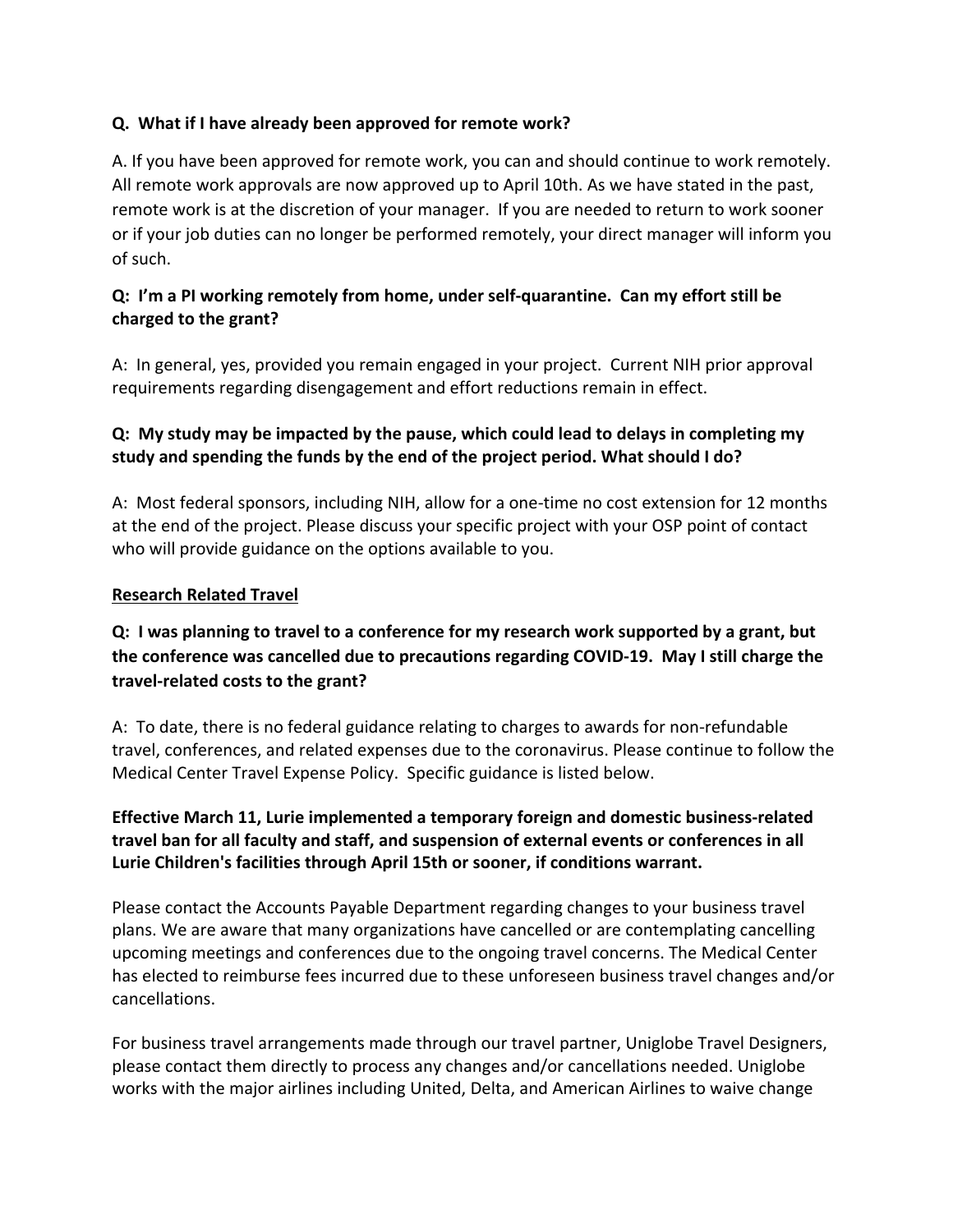fees on our behalf. They will also work with the hotels to have fees waived when possible. They can be reached Monday thru Friday from 9:30am – 4:00pm at luriechildrens@uniglobetd.com or 614 ‐237‐ 4488 and after hours at afterhours@uniglobetd.com or 800‐966‐6512.

For business travel arrangements made directly and paid by an employee or faculty, first work with the airline, hotel, and conference to process any changes and/or cancellations. If any fees are incurred, the Medical Center will reimburse you. Please obtain proof of cancellation and fees and submit an expense report for reimbursement.

If you have any questions, please contact the Accounts Payable Department at ap@luriechildrens.org or 312.227.7160.

#### **Post Award Management Agency Deadlines**

#### Q: I am working on a progress report with a deadline. Is this deadline impacted at this time?

A: NIH has issued COVID-19 guidance (https://grants.nih.gov/grants/natural\_disasters/coronavirus.htm) which includes allowance for late report submissions. These communications must be based on the institution's ability to submit the report. As Lurie Children's and Manne Research Institute remain open, it is important to coordinate with OSP, which may include contacting the program official to clarify any need for submitting a late report. Late submissions require written sponsor acknowledgment prior to proceeding.

#### **New and continuing Industry trials**

#### **Q: May I facilitate a new industry sponsored study at this time?**

A: Yes. Please contact the OSP industry contracts team. (contact information can be found at https://www.luriechildrens.org/en/research/toolkit/support-staff-directory/). OSP continues to review and execute confidentiality agreements and negotiate industry‐sponsored studies and other contracts. Please follow Manne Research Institute guidance on initiating new trials at this time, once contracts are executed: http://portal2/sites/incident‐ cmd/covid19/SitePages/Research.aspx.

## **Q: May I order gift cards for study participants at this time?**

A: With the request to ramp down research, we are reviewing each request individually. Check with your PI prior to submitting an order to ensure enrollment has not been put on hold. E-gift card options are under review at this time. We will update you when that option becomes available.

## **Updating Sponsors**